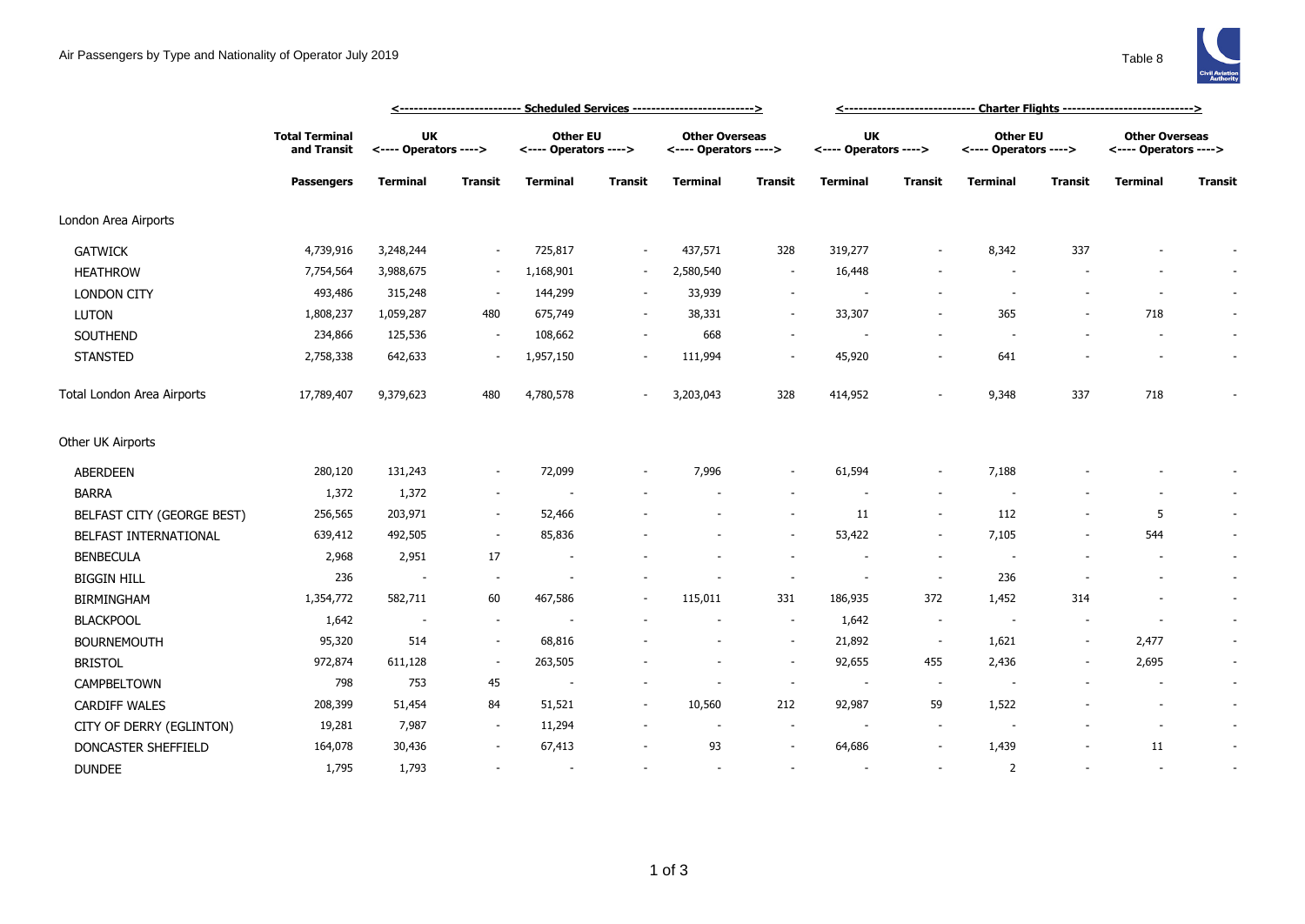|                                       |                                      | <u> &lt;--------------------------- Scheduled Services --------------------------&gt;</u> |                          |                                          |                |                                                |                |                                    |                          |                                          |                |                                                |                          |
|---------------------------------------|--------------------------------------|-------------------------------------------------------------------------------------------|--------------------------|------------------------------------------|----------------|------------------------------------------------|----------------|------------------------------------|--------------------------|------------------------------------------|----------------|------------------------------------------------|--------------------------|
|                                       | <b>Total Terminal</b><br>and Transit | UK<br><---- Operators ---->                                                               |                          | <b>Other EU</b><br><---- Operators ----> |                | <b>Other Overseas</b><br><---- Operators ----> |                | <b>UK</b><br><---- Operators ----> |                          | <b>Other EU</b><br><---- Operators ----> |                | <b>Other Overseas</b><br><---- Operators ----> |                          |
|                                       | <b>Passengers</b>                    | <b>Terminal</b>                                                                           | <b>Transit</b>           | <b>Terminal</b>                          | <b>Transit</b> | <b>Terminal</b>                                | <b>Transit</b> | <b>Terminal</b>                    | <b>Transit</b>           | <b>Terminal</b>                          | <b>Transit</b> | <b>Terminal</b>                                | <b>Transit</b>           |
| Other UK Airports                     |                                      |                                                                                           |                          |                                          |                |                                                |                |                                    |                          |                                          |                |                                                |                          |
| <b>DURHAM TEES VALLEY</b>             | 12,922                               | 2,112                                                                                     | $\sim$                   | 9,431                                    |                |                                                |                | 105                                | $\overline{\phantom{a}}$ | 1,274                                    |                |                                                |                          |
| <b>EAST MIDLANDS</b><br>INTERNATIONAL | 570,294                              | 241,978                                                                                   |                          | 259,240                                  |                |                                                |                | 64,851                             | $\overline{\phantom{a}}$ | 3,559                                    |                | 666                                            |                          |
| <b>EDINBURGH</b>                      | 1,506,580                            | 756,130                                                                                   | $\sim$                   | 561,519                                  | $\sim$         | 157,256                                        | 329            | 26,113                             | $\sim$                   | 5,233                                    |                | $\overline{\phantom{a}}$                       | $\overline{\phantom{a}}$ |
| <b>EXETER</b>                         | 113,104                              | 76,818                                                                                    | 72                       | 9,007                                    |                |                                                | $\sim$         | 22,426                             | $\sim$                   | 1,790                                    | $\sim$         | 2,991                                          | $\sim$                   |
| <b>GLASGOW</b>                        | 966,920                              | 656,678                                                                                   | $\sim$                   | 143,919                                  | $\sim$         | 100,692                                        | $\sim$         | 61,251                             | 187                      | 4,075                                    | 118            | $\overline{\phantom{a}}$                       | $\sim$                   |
| <b>HUMBERSIDE</b>                     | 20,478                               | 1,881                                                                                     | 283                      | 11,820                                   |                |                                                | $\sim$         | 2,687                              | $\sim$                   | 3,807                                    |                | $\overline{\phantom{a}}$                       | $\sim$                   |
| <b>INVERNESS</b>                      | 95,844                               | 78,476                                                                                    | 75                       | 14,798                                   |                |                                                | $\sim$         | 166                                | $\sim$                   | 1,212                                    | $\sim$         | 1,117                                          | $\sim$                   |
| <b>ISLAY</b>                          | 3,669                                | 3,645                                                                                     | 24                       |                                          |                |                                                |                |                                    |                          |                                          |                |                                                | $\sim$                   |
| ISLES OF SCILLY (ST.MARYS)            | 13,503                               | 13,503                                                                                    |                          |                                          |                |                                                |                |                                    |                          |                                          |                | $\sim$                                         | $\sim$                   |
| <b>KIRKWALL</b>                       | 16,405                               | 15,253                                                                                    | 1,152                    |                                          |                |                                                |                |                                    |                          |                                          |                |                                                | $\sim$                   |
| LANDS END (ST JUST)                   | 7,852                                | 7,852                                                                                     |                          |                                          |                |                                                |                |                                    |                          |                                          |                |                                                | $\sim$                   |
| <b>LEEDS BRADFORD</b>                 | 481,381                              | 323,189                                                                                   | $\sim$                   | 150,347                                  |                |                                                | $\sim$         | 4,949                              | $\sim$                   | 1,394                                    | ٠              | 1,502                                          | $\overline{\phantom{a}}$ |
| LERWICK (TINGWALL)                    | 272                                  | 272                                                                                       | $\sim$                   | $\overline{\phantom{a}}$                 |                |                                                | $\sim$         | $\overline{\phantom{a}}$           | $\sim$                   | $\overline{\phantom{a}}$                 |                | $\sim$                                         | $\sim$                   |
| LIVERPOOL (JOHN LENNON)               | 496,026                              | 249,655                                                                                   | 575                      | 243,838                                  | 174            | 137                                            | $\sim$         | 285                                | $\sim$                   | 1,228                                    | ٠              | 134                                            | $\sim$                   |
| <b>LYDD</b>                           | 11                                   | $\sim$                                                                                    | $\sim$                   |                                          | $\sim$         | $\overline{\phantom{a}}$                       | $\sim$         | $\sim$                             | $\sim$                   | 11                                       | $\sim$         | $\overline{\phantom{a}}$                       | $\sim$                   |
| <b>MANCHESTER</b>                     | 3,181,836                            | 1,630,320                                                                                 | 232                      | 851,067                                  | $\sim$         | 381,601                                        | 2,271          | 307,943                            | 657                      | 6,984                                    | 62             | 699                                            | $\overline{\phantom{a}}$ |
| <b>NEWCASTLE</b>                      | 600,265                              | 452,873                                                                                   | 271                      | 122,831                                  | 178            | 23,496                                         | $\sim$         | 288                                | $\sim$                   | 328                                      |                | $\overline{\phantom{a}}$                       | $\sim$                   |
| NEWQUAY                               | 58,940                               | 45,638                                                                                    | $\sim$                   | 13,302                                   |                |                                                | $\sim$         |                                    | $\overline{\phantom{a}}$ |                                          |                |                                                | $\overline{\phantom{a}}$ |
| <b>NORWICH</b>                        | 58,335                               | 17,356                                                                                    | $\sim$                   | 15,347                                   |                |                                                | $\sim$         | 24,263                             | $\overline{\phantom{a}}$ | 1,369                                    |                | $\overline{\phantom{a}}$                       | $\sim$                   |
| <b>PRESTWICK</b>                      | 81,130                               | 1                                                                                         | $\sim$                   | 80,839                                   | 3              |                                                | $\sim$         |                                    | $\sim$                   | 287                                      |                |                                                | $\sim$                   |
| <b>SCATSTA</b>                        | 9,824                                | $\overline{\phantom{a}}$                                                                  | $\overline{\phantom{a}}$ | $\overline{\phantom{a}}$                 |                |                                                | $\sim$         | 9,824                              | $\sim$                   | $\overline{\phantom{a}}$                 |                |                                                | $\sim$                   |
| SOUTHAMPTON                           | 182,863                              | 179,101                                                                                   | 90                       |                                          |                |                                                | $\sim$         | 746                                | $\overline{\phantom{a}}$ | 2,926                                    |                |                                                | $\overline{\phantom{a}}$ |
| <b>STORNOWAY</b>                      | 12,237                               | 11,995                                                                                    | 123                      | $\overline{a}$                           |                |                                                |                | 119                                |                          | $\overline{\phantom{a}}$                 |                |                                                | $\overline{\phantom{a}}$ |